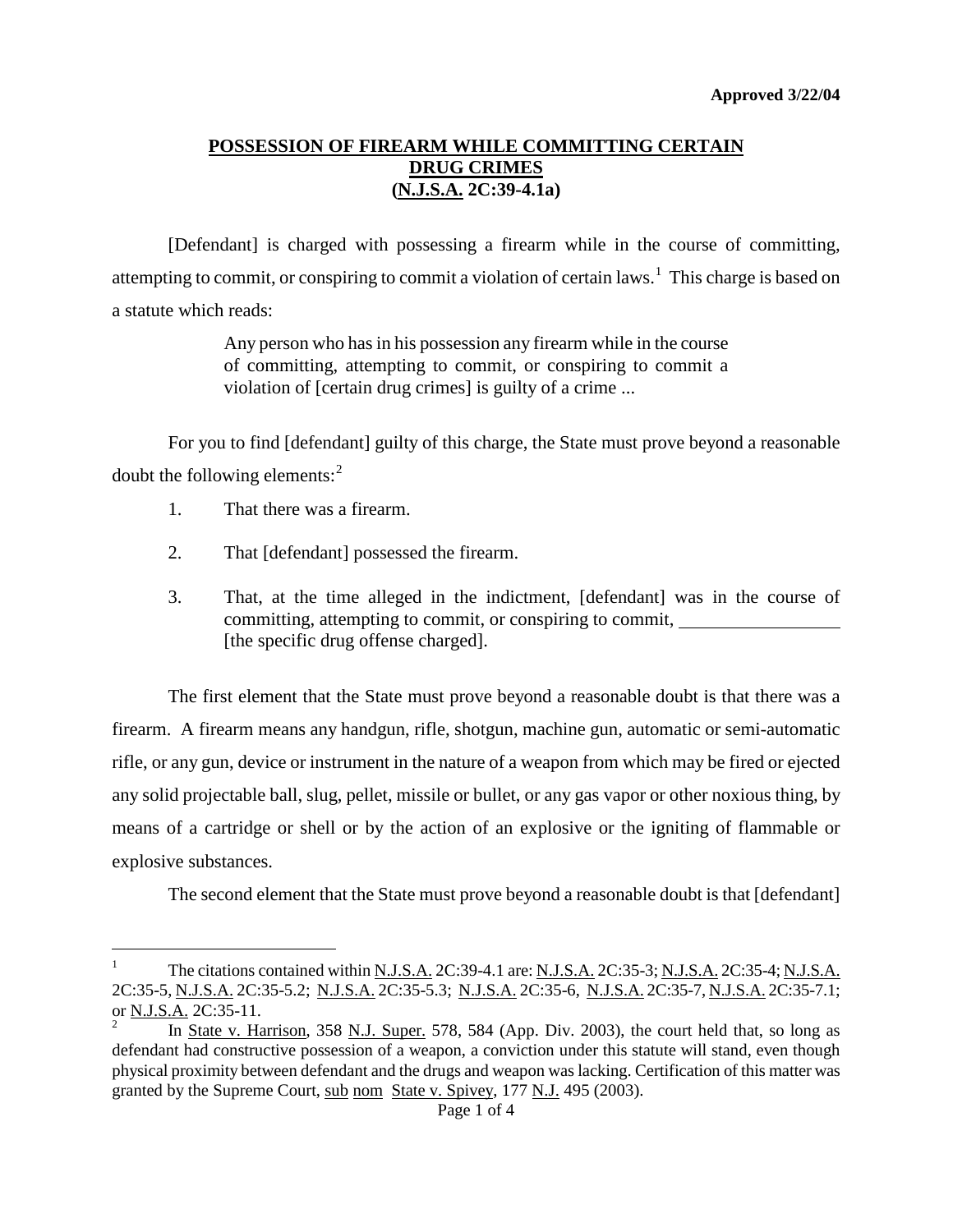#### **POSSESSION OF FIREARM WHILE COMMITTING CERTAIN DRUG CRIMES N.J.S.A. 2C:39-4.1a**

possessed the firearm. The word possess as used in criminal statutes signifies a knowing, intentional control of a designated thing, accompanied by a knowledge of its character. Therefore, [defendant] must have known or have been aware that he/she possessed the firearm, and he/she must have known that what he/she possessed was a firearm. The possession cannot merely be a passing control, fleeting or uncertain in its nature. So, to possess within the meaning of the law, [defendant] must have knowingly procured or received the firearm or must have been aware of his/her control of it for a sufficient period of time to have been able to relinquish control if he/she chose to do so. A person acts knowingly with respect to the nature of his/her conduct or the attendant circumstances if he/she is aware that his/her conduct is of that nature, or that such circumstances exist, or he/she is aware of the high probability of their existence. A person acts knowingly as to a result of his conduct if he/she is aware that it is practically certain that his/her conduct will cause such a result. Knowing, with knowledge, or equivalent terms have the same meaning.

Possession means a conscious, knowing possession. Someone may possess an object even though it was not physically on his/her person at the time if he/she had in fact at some time prior to his/her arrest control over it.

Possession may be either actual or constructive. A person is in actual possession of an item if he/she knows what it is [that is, he/she has knowledge of its character] and knowingly has it on his/her person at a given time. Alternatively, possession may be constructive, instead of actual. Constructive possession is possession in which the person does not physically have the property, but although the property is not physically on his/her person, he/she is aware of the presence of the property and is able to and has the intention to exercise control over it. So, a person who, although not in actual possession, has knowledge of its character, and knowingly has both the power and the intention at a given time to exercise control over a thing, either directly or through another person or persons, is then in constructive possession of it.

<span id="page-1-0"></span>Similarly, possession can be either sole or joint. If one person alone has actual or constructive possession of a thing, possession is sole. If two or more persons share actual or constructive possession over a thing, they possess the thing jointly if they knowingly share control over it.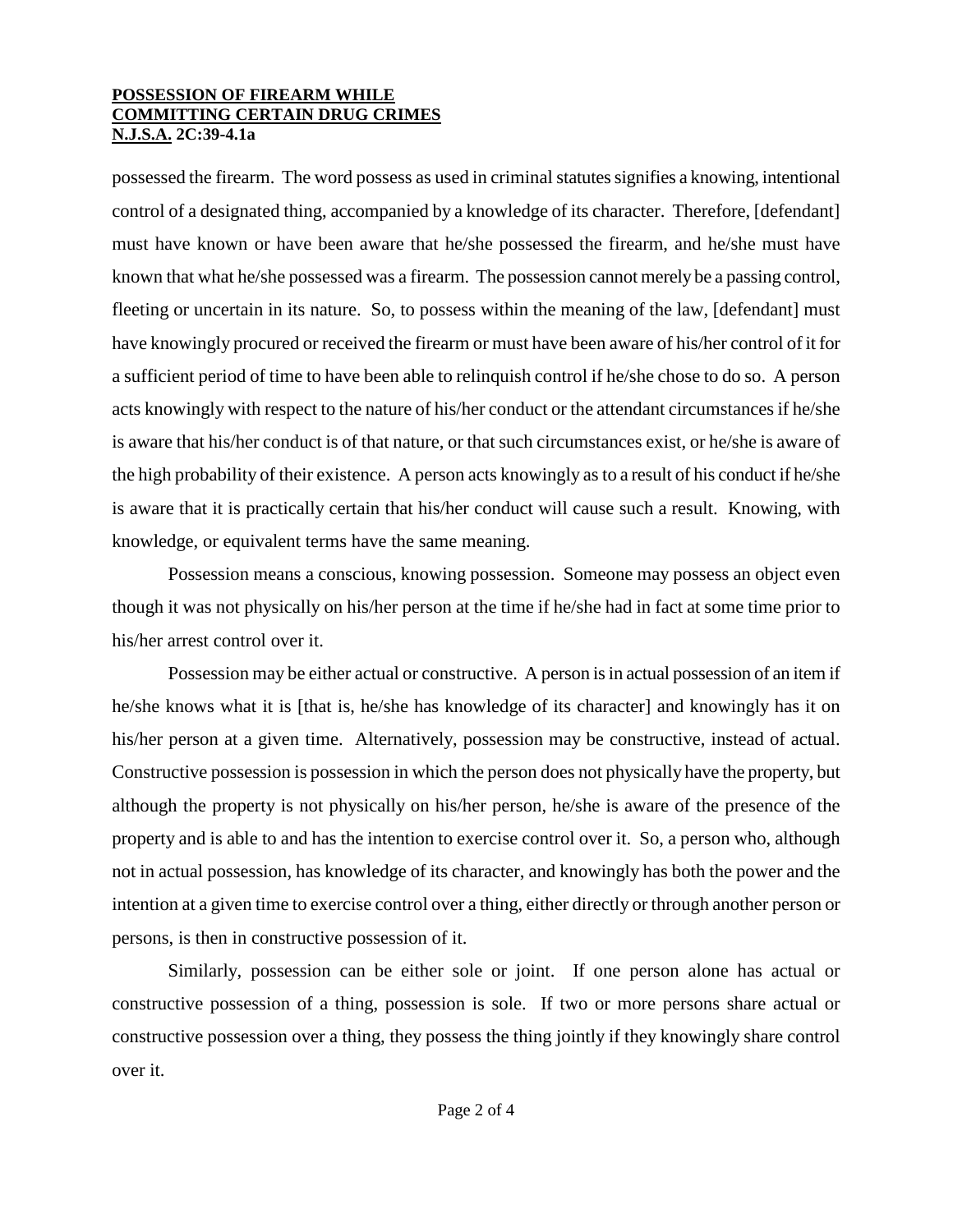#### **POSSESSION OF FIREARM WHILE COMMITTING CERTAIN DRUG CRIMES N.J.S.A. 2C:39-4.1a**

# **[If possession is in a motor vehicle: charge Model Jury Charge on Possession of Weapon, etc., in Motor Vehicle, per N.J.S.A. 2C:39-2].**

"Knowingly" refers to a condition of the mind. It cannot be seen. Often, it can be determined only by inferences drawn from a defendant's conduct, words or acts as presented in the evidence you have heard and seen. So, it is not necessary that the State produce a witness or witnesses to testify that an accused said, for example, that he acted purposely when he/she engaged in the conduct with which he/she is charged. You may find that proof of "knowingly" has been furnished beyond a reasonable doubt by inferences which you may draw from the nature of the acts and the circumstances surrounding the conduct under investigation as you have heard from the evidence.

The third element that the State must prove beyond a reasonable doubt is that [defendant] possessed the firearm while he/she was in the course of committing, attempting to commit, or conspiring to commit the crime of . The term "in the course of committing" means that, at the time [defendant] possessed the weapon, he/she was also committing a drug crime, namely **example 2** The term "attempting to commit" means that, at the time [defendant] possessed the weapon, he/she was also purposely engaged in conduct which would constitute [the stated drug crime] , if the attendant circumstances were as a reasonable person would believe them to be; or doing anything with the purpose of causing the result which is a specific element of [the stated drug crime]

, or purposely doing anything which, under the circumstances as a reasonable person would believe them to be, is an act or omission constituting a substantial step in a course of conduct planned to culminate in his commission of that crime.<sup>[3](#page-0-1)</sup>

The term "conspiring to commit" means that, at the time [defendant] possessed the weapon, he/she also had the purpose of promoting or facilitating the commission of [the stated drug crime]

and either (1) agreed with another person or personsthat they or one or more of them will engage in conduct which constitutes such crime or an attempt or solicitation to commit

<span id="page-2-0"></span> $\mathfrak{Z}$ 

See Model Jury Charge, Attempt and N.J.S.A. 2C:5-1(a).